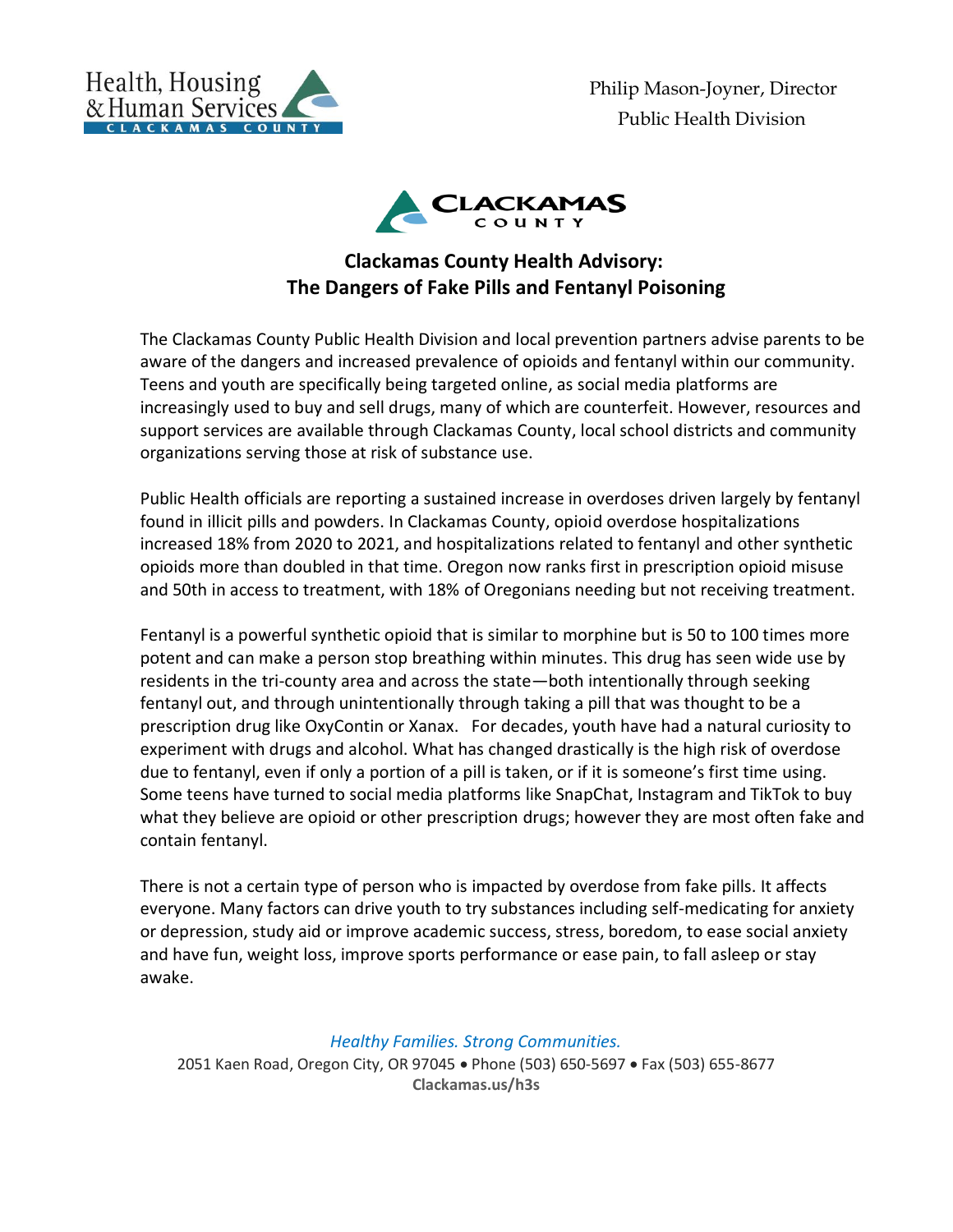

As a parent or trusted adult, there are several ways you can help the young people you know stay safe. Parents and adults should talk to youth about the dangers of fake pills and how to stay safe while online. Maintain open communication and remind youth that medications are only safe when taken as prescribed from a doctor or pharmacist, and they should assume any pill not obtained from these sources contains fentanyl. Additionally, Naloxone is available as a lifesaving drug that can reverse the effects of overdoses. Schools and organizations serving people at-risk of overdose can contact Clackamas County to request Naloxone Kits and be connected to additional resources.

## **TAKE ACTION**

- Educate yourself on substance use, overdose, and current overdose trends. <https://www.clackamas.us/publichealth/opioidsafety>
- Listen without judging, maintain open communication and educate youth on the risks of substance use.
- Remind youth to never mix drugs and alcohol. It can be deadly.
- Be realistic about the risks and benefits of each social media platform and consider limiting the frequency, duration and amount of privacy you provide them with social media.
- Look for changes in behavior, such as irregular eating or sleeping patterns, low energy, general signs of depression or anxiety, unusual irritability, slipping grades, lack of interest in activities they love, and even drastic clothing style changes. Trust your instincts. If you notice a change, ask about it.
- Secure your medications and learn how to safely dispose of any unneeded medicines: <https://www.clackamas.us/publichealth/opioidsafety#drugdisposalandstorage>
- Naloxone is a live-saving drug that reverses overdose and saves lives. For more information about naloxone and where to get it please visit: <https://www.clackamas.us/publichealth/opioidsafety>

## **GET SUPPORT**

Alcohol and Drug Support Lines:

- Oregon Youth Line (text or call): 1-877-968-8491
- Lines for Life, Drug and Alcohol Helpline: 800-923-4357
- Suicide Prevention Lifeline: 1-800-273-TALK

Northwest Family Services, Transitions Program Alcohol and Drug Treatment:

- Email for appointment: transitions@nwfs.org
- Call for appointment: 503-734-0893